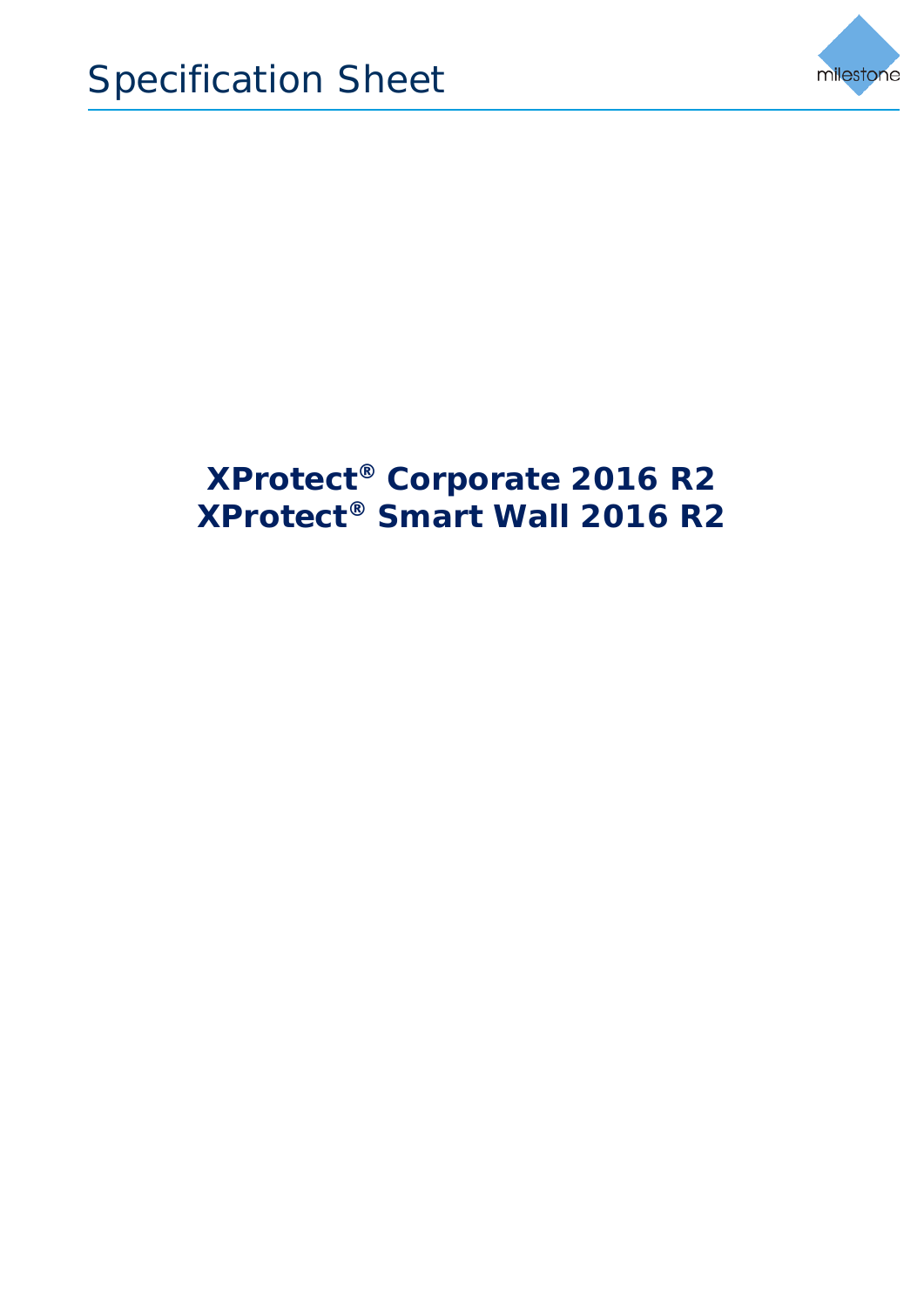

## Contents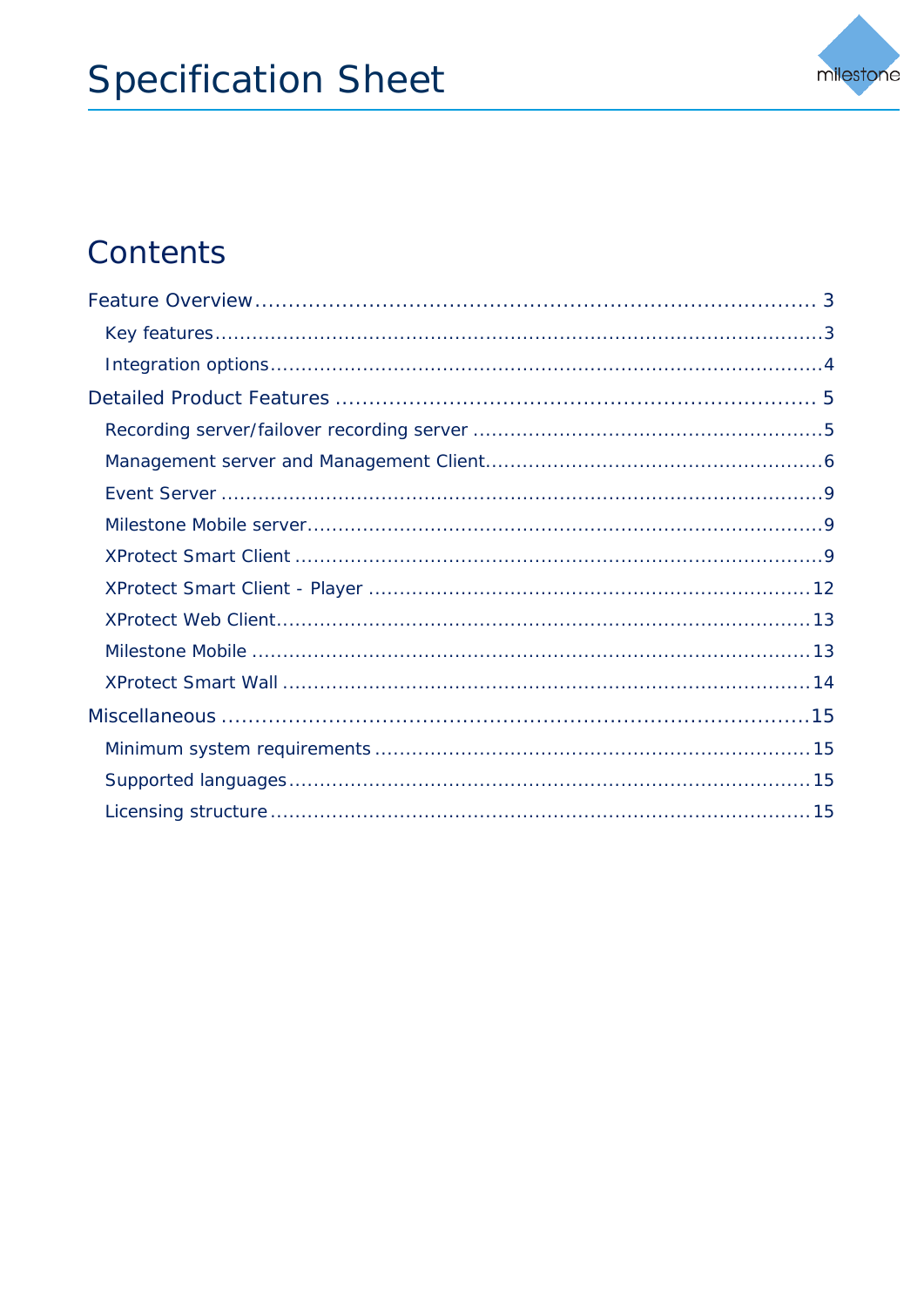

## <span id="page-2-0"></span>**Feature Overview**

### <span id="page-2-1"></span>**Key features**

• **Limitless multi-server and multi-site solution:**

XProtect Corporate supports an unlimited number of users, cameras, servers and sites. It allows the expansion of any installation as it is required

- **Centralized management:** A Management Client connected to the management server enables full remote system configuration of all recording servers, failover servers, devices, rules, schedules and user rights
- **High availability – failover recording servers:**

A redundancy option for recording servers to ensure maximum system uptime while minimizing video interruption in the event of system problems. Operates in two failover modes: cold stand-by and hot stand-by

- **Milestone Interconnect™:** A unique system concept that allows all Milestone VMS, Milestone Arcus™ appliances and Milestone Husky™ NVRs to be interconnected with XProtect Corporate to gain central surveillance operation across geographically dispersed sites
- **Milestone Federated Architecture™:** System concept that enables multiple individual XProtect Corporate and XProtect® Expert systems to be connected with a central XProtect Corporate system in a hierarchical architecture for infinite scalability and central management
- **Alarm Manager:** Single-point alarm function that provides a consolidated and clear overview of security and system-related alarms
- **XProtect Smart Wall:** Flexible and hardware independent video wall feature that seamlessly integrates with the Management Client and XProtect Smart Client
- **Metadata support:** Supports reception, storage and export of metadata, including metadata from cameraresided video analytics and location data in Video Push from Milestone Mobile
- **Evidence Lock:** Secures availability of video for investigations by overriding normal video retention and grooming policies
- **Edge Storage:**  Uses camera-based storage as a complement to the central storage in the recording servers. Its flexible video retrieval can be based on time schedules, events or manual requests
- **Secure multi-stage storage:** Unique data storage solution that combines superior performance and scalability with video data grooming for cost-efficient, long-term video storage, with the option to encrypt and digitally sign stored video and audio

### • **Tiered management rights:**

Makes it possible to assign partial management permissions to system administrators using the Management Client

- **64-bit recording servers:** Allow more cameras to be run on a single recording server
- **Intuitive map function:** Multi-layered and interactive maps display the location of every camera and offer control of the entire surveillance system. It also has seamless drag-and-drop integration with XProtect Smart Wall
	- **Bookmarking:** Allows users to mark video sections of particular interest and add descriptive notes for later analysis or sharing with other users
	- **Multicast support:**  Optimizes network load in systems with many users by sending one video stream per camera to multiple XProtect Smart Clients
- **Multiple language support:**  Lets most operators use the system in their native language with support for 27 different languages, while the Management Client is available in 12 languages
- **Fast evidence export:**

Deliver authentic evidence to public authorities by exporting video to various formats, including video from multiple cameras in encrypted XProtect format with dedicated player application included

• **Audit logs:** 

Enables extensive logging of all user system accesses, configuration changes and operator actions

- **Flexible user and rights management:**  Strict privileges on management of users' access to functions and camera actions. Modular user management with support for basic user accounts to global user management with single sign-on Microsoft® Active Directory accounts.
- **Versatile rule system:** Facilitates the automation of different aspects of the system, including camera control, system behavior and external devices, based on events or time schedules
- **Customizable management user interface** Adaptable management user interface makes it possible to toggle the availability of functions on and off in the Management Client
- **System Monitor** Customizable real-time system monitoring dashboard and report function for proactive maintenance of the VMS installation
- **Customer Dashboard** Support for sending system, server, storage and device status and errors to the Milestone Customer Dashboard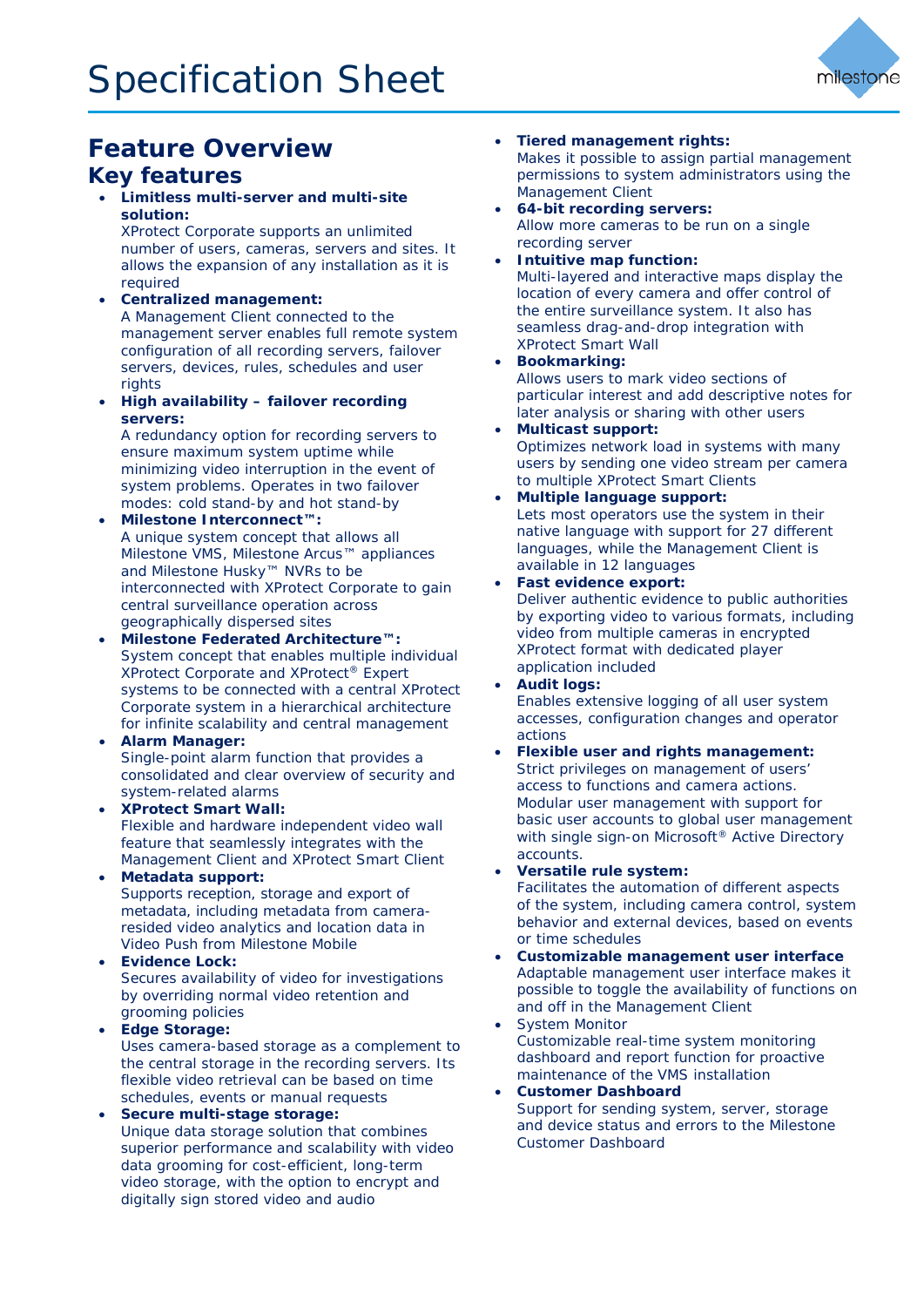## <span id="page-3-0"></span>**Integration options**

- The Milestone Integration Platform Software Development Kit (MIP SDK) enables seamless integration of video analytics algorithms and other third-party applications in XProtect Smart Client and Management Client
- Compatible with XProtect® Transact and XProtect® Retail, which integrate video surveillance with ATMs, point-of-sale (POS) and enterprise resource planning (ERP) systems for managing loss prevention and fraud
- Compatible with XProtect<sup>®</sup> Access for video enabled physical security, which integrates with access control and intrusion systems
- Compatible with XProtect<sup>®</sup> LPR for automatic reading and tracking of vehicle license plates
- Generic event integration enables easy and fast integration of third-party applications and systems via a simple message-based socket communication interface
- Supports Milestone ONVIF Bridge that enables full video interoperability in multivendor installations using a standardized ONVIF compliant video-out interface
- System configuration API enables external applications to make changes to the system's configuration

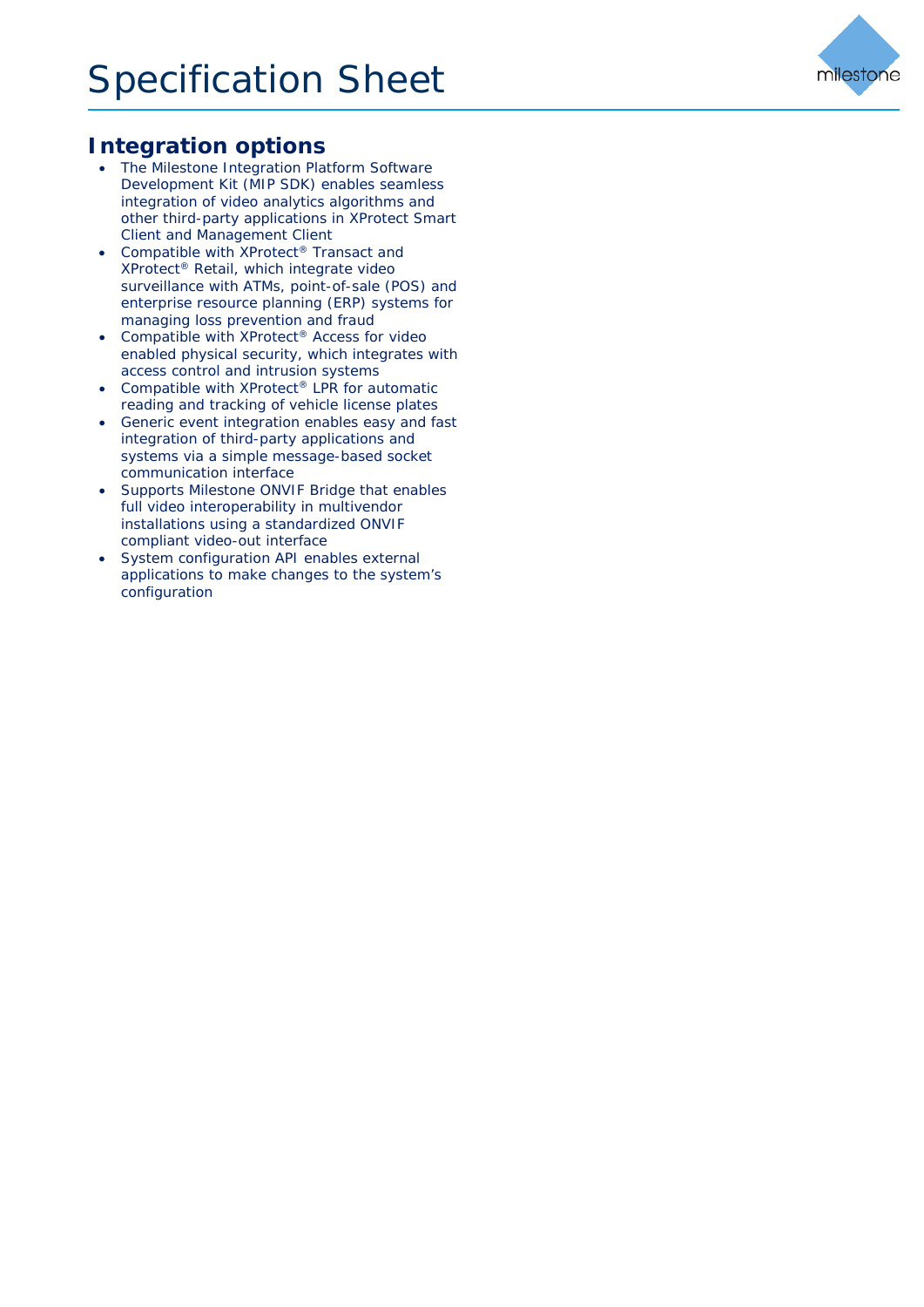

## <span id="page-4-0"></span>**Detailed Product Features**

## <span id="page-4-1"></span>**Recording server/failover recording server**

### **System**

- Simultaneous digital multi-channel MJPEG, MPEG4, MPEG-4 ASP, MxPEG and H.264 video recording of IP cameras and IP video encoders without any software limitations on number of cameras per server
- Edge Storage with flexible retrieval enables video retrieval from camera storage based on time schedules, events or manual requests. This enables users to effectively retrieve video recordings across low-bandwidth connections
- Two-way audio allows users to transmit and record audio from connected microphones and audio from the operator's microphone to attached speakers
- Generic framework for receiving and storing metadata from compatible devices and clients
- Route traffic between multiple connected cameras and multiple clients requesting live view, playback and export
- Multicast one video stream to all XProtect Smart Clients. The infrastructure must support IGMP to reach remote networks
- Multi-live streaming gives the possibility to define multiple streams for live viewing with different properties. It optimizes XProtect Smart Client viewing performance according to the available bandwidth and view layouts, which is ideal for deployments with remote viewing
- A dedicated recording stream enables optimization stream properties (resolutions, encodings and frame rate) for video storage and forensic usage
- Secure high speed recording database holding JPEG images or MPEG4, MPEG-4 ASP, MxPEG or H.264 streams
- Flexible control of recording characteristics for MPEG4/H.264 streams, making it possible to toggle between recording key frames only or the full stream
- Record more than 30 frames per second per camera, limited only by hardware
- Recording quality depends entirely on camera and video encoder capabilities with no software limitations
- Possibility to import pre-event images recorded locally in camera or video encoder
- Built-in, real-time, camera-independent motion detection with the ability to generate motion metadata for Smart Search
- The recording server runs as a Windows service under local system account or optional local Windows user or Microsoft Active Directory account with run-as-a-service privileges
- Port forwarding enables clients to access the recording servers from outside a network address translation (NAT) firewall
- Support for both IPv4 and IPv6 addressing
- 64-bit recording servers allow more cameras to be run on a single server unit
- Secure HTTPS camera connection on devices supporting HTTPS
- Digital signing of the recording server's video database can be used to verify that recorded video has not been modified or tampered with while stored in the XProtect Corporate system or after export
- Remote Connect Services enable you to securely connect remote cameras across different types of private and public networks

### **High availability**

- XProtect Corporate offers two levels of redundancy on the recording servers: Cold and hot stand-by failover
- Both mechanisms offer fully automatic and user transparent failover in the event of hardware or system failure, with automatic synchronization at system recovery
- Cold stand-by failover is a cost-efficient redundancy solution where one, or a group of, failover recording servers can act as backup to one or multiple recording servers
- Hot Stand-by failover is a high-security redundancy solution providing minimal interruption in recording and live streams, where a dedicated failover recording server is preconfigured for a recording server

### **Pan-tilt-zoom (PTZ)**

- "Pass-through" control of manual PTZ operation from clients with user priority
- 32,000 PTZ priority levels for control of rights between different operators and automatic patrolling schemes
- Execute rule-based go-to preset position on events and patrolling
- Pause PTZ patrolling on event and resume patrolling after manual session timeout
- Import PTZ presets defined in the PTZ camera
- Rename imported PTZ presets

### **I/O and events**

- Support for devices with one or more input and output ports
- Powerful rule processing engine for execution of start and stop actions triggered by events or time profiles

### **Setup and management**

- Download and install the recording server from a web page on the management server. The recording server is completely managed via the Management Client and configuration changes are applied instantly while recording is in operation
- Local recording server configuration data is available during periods where the management server is inaccessible
- Recording server manager is available in the local console notification area (icon tray) for status messages, start/stop of the service and change of network settings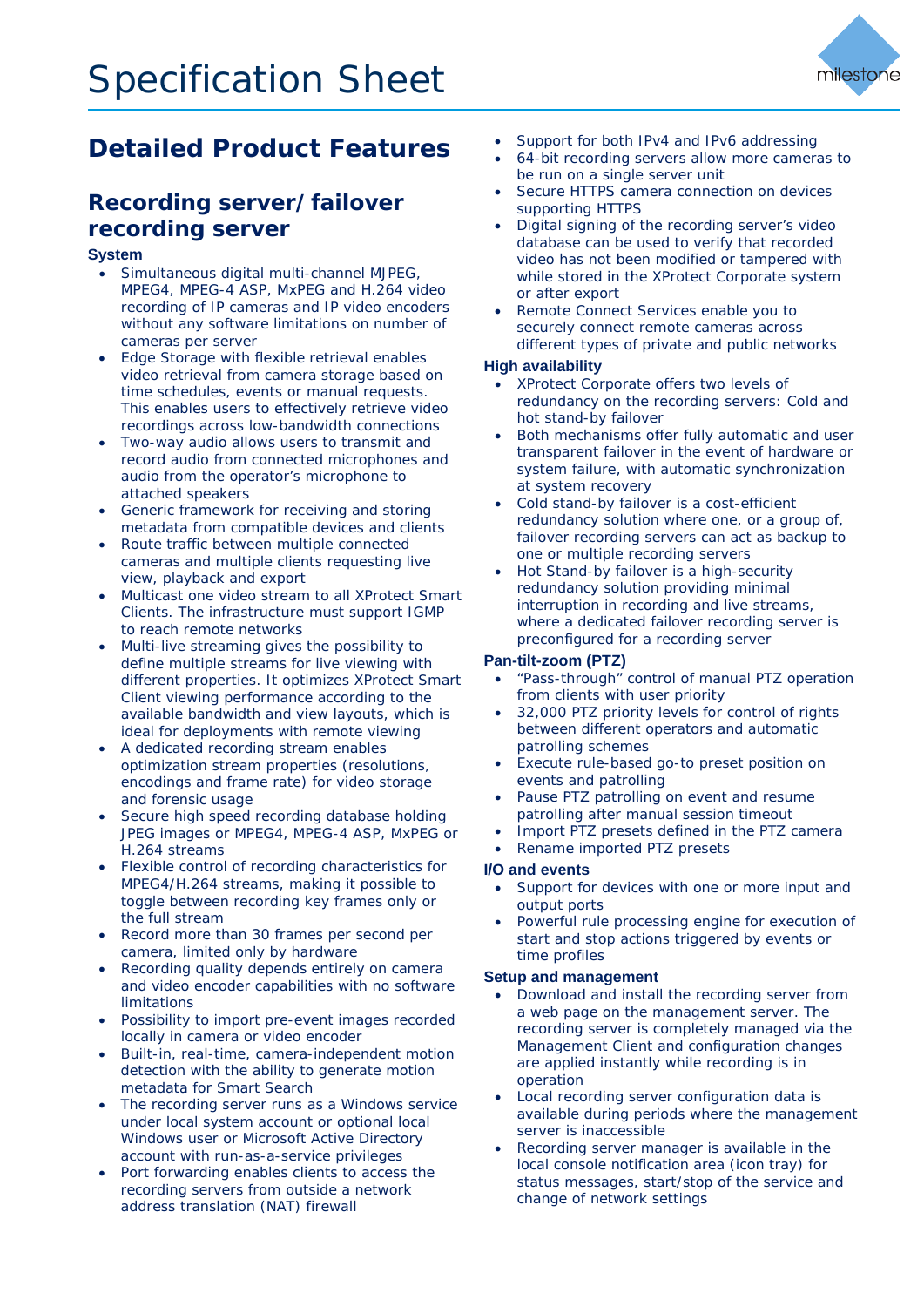

### **Client access**

- Facilitate client access
- Clients are authenticated and authorized at the management server and use a session-limited access token to access the recording server

### **Alerting and notification**

The system acts as an simple network management protocol (SNMP) agent that can generate an SNMP trap as a result of a rule activation

### **Logs**

Logging of system, audit and rule entries to the management server with local caching during offline scenarios

## <span id="page-5-0"></span>**Management server and Management Client**

### **System**

- Management server for user authentication logon, system configuration and logging
- Management Client for central administration of the system such as recording servers, devices, security, rules and logging
- Management Client compatible with XProtect Corporate and XProtect Expert 2013 and newer
- All configuration and logs from the entire system are stored in a centralized Microsoft SQL database and accessible by the management server only
- Failover solution for the management server provides a resilient system solution based on Windows Server Clustering, ensuring high system availability
- Management server manager is available in the local console notification area (icon tray) for status messages and to start/stop the service
- The management server runs as a Windows service under local system account or optional local Windows user or Microsoft active directory account with run-as-a-service privileges
- To register and validate your licenses, the system offers easy-to-use automatic or manual online activation via the Internet and alternatively, offline activation via email and web for closed surveillance networks
- Support for both IPv4 and IPv6 addressing

### **Milestone Interconnect**

- System concept that interconnects all Milestone XProtect video management software (VMS), Milestone Arcus and Milestone Husky units to gain central operation and cost-effective management of geographically dispersed surveillance sites
- Intelligent video storage management makes optimal use of remote/central video storage and available network bandwidth with a choice to store video recordings remotely, centrally or combined with flexible revival of the remotely stored video
- Possibility to define time interval and bandwidth cap for upload of video from an interconnected site
- Enables the proactive detection of errors and cost-efficient management of connected sites by propagation of system status events and embedded remote management of connected system
- Ability to detect system problems and remotely manage interconnected sites reducing operational costs and the need for on-site visits.

### **Milestone Federated Architecture**

- System concept that enables multiple individual XProtect Corporate and XProtect Expert systems to be interconnected with a central XProtect Corporate system in a hierarchical architecture for infinite scalability and central management
- Support for creating a federated hierarchy of sites running XProtect Corporate and XProtect Expert 2013 and newer
- Centralized management access to all federated sites
- Resilient architecture that allows the individual systems to function as autonomous sites in the event of network problems
- Site details (name, address, administrators and additional information) defined in the federated system is available in the site navigation

### **Storage**

- Definition of one or more storage containers with individual archiving schemes and retention times. Recording capacity is limited only by disk space
- Each storage container is defined as live database and one or more optional archives, where the video data is moved from the live database to secondary disk systems or network drives. The archived data is still online and available for clients
- Archiving schemes define when video is archived to the next archiving stage in the storage container and how long the video data is retained before deletion
- Optional video data grooming possibility enables reduction of video recording data size by reducing the frame rate of the video data
- Ability to allocate individual devices to different storage containers
- Move a device or a group of devices between two storage containers
- Light and strong video database encryption option, using DES-56 encryption algorithm
- Digital signing helps ensure video integrity of video stored in the recording servers
- Storage overview gives instant indication of used vs. available storage in total and for individual cameras
- Manage maximum recording time for manual recordings

### **Devices**

• Hardware wizard to add devices; automatically using Universal Plug and Play (UPnP) discovery,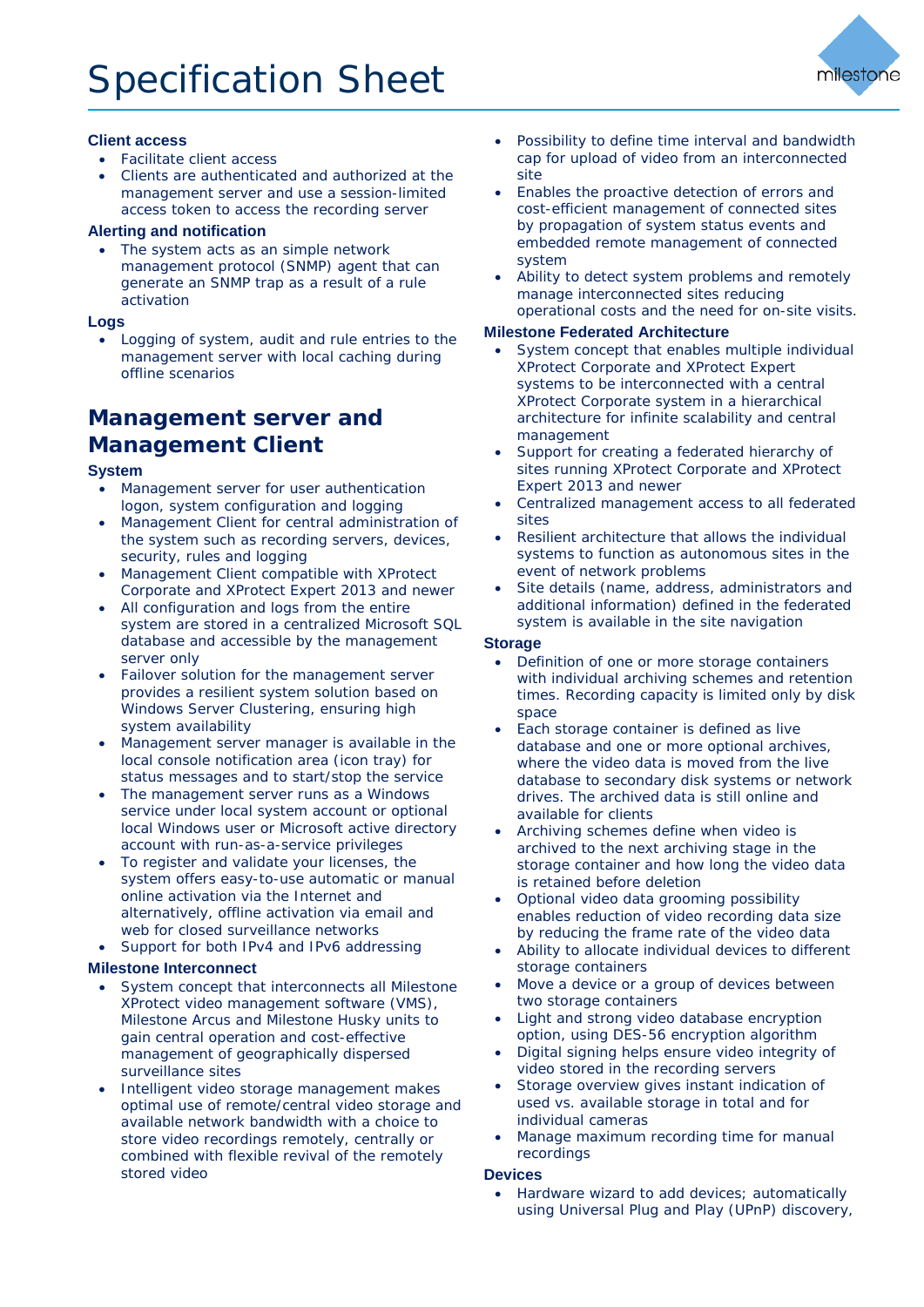

via IP network range scanning, or using manual device detection. All methods support automatic or manual model detection

- Wizard for swift replacement of malfunctioning devices with preserved configuration settings and recordings
- Wizard for easy moving of hardware devices (with attached cameras, microphones, speakers, inputs, outputs and metadata devices) between recording servers in runtime without losing settings, recordings, rules, permissions etc.
- Enable and disable devices if they are not used or are down for maintenance
- Adjust settings such as brightness, color level, compression, maximum bit rate, resolution and rotation per camera or camera group
- Select and configure video format, frames per second (FPS), resolution and quality for the video streams used per camera
- Select and configure one, or more, video streams per camera to be used for live viewing. Each stream can be in different video format, FPS, resolution and quality
- Adjustable group of pictures (GOP) length for MPEG4 and H.264 encoded video
- Assign camera shortcut number for easy operation by clients
- Optional preview window for immediate verification of video settings per camera or for a group of cameras
- Define multiple PTZ preset positions on the server
- Import PTZ preset positions from cameras
- PTZ scanning on supported devices
- Define multiple PTZ patrolling schemes with adjustable wait time between shifts and customizable transitions with disabling of motion detection to avoid false alarms
- Run multiple patrolling schedules per camera per day. For example, run different schedules for day/night/weekend
- Privacy mask consistently hides certain areas in the camera view in live and playback video and in exported material
- Configure device events like motion detection with pre- and post-buffers, or input signal behavior options
- Fine-tune motion detection sensitivity per camera manually or automatically
- Apply one or multiple exclusion zones for where motion detection is to be disabled to avoid unwanted detection

### **Rules, time profiles and notifications**

- Powerful Microsoft Outlook®-style rule system supports an unlimited number of rules
- Rule actions can be triggered by event, time interval or a combination of event and time. Rules can be optionally stopped by event or after a certain time
- Time profiles with reoccurring time selection and expire condition support an unlimited number of time profiles
- Dynamic day-length time profile follows daylight changes over the year for a given location defined by a GPS position, including daylight savings time
- Rule-based bookmark creation
- Trigger events:
	- The XProtect Corporate VMS system and connected devices support a wide set of events that can be used to trigger actions using the rule system. Events are grouped in the following categories:
	- Hardware: events that relate to physical hardware devices connected to the system - Devices: events that relates to certain functions and states of devices available to the XProtect VMS system via the connected hardware devices
	- External Events: events that relate to VMS integrations
- - Recording server: events that relate to failover, archiving and database functions. - Analytics: events from integrated applications and systems
- For further details on available trigger events, please refer to the XProtect Corporate Administrator's Manual.
- Start actions: The triggering events may initiate a wide set of actions in the VMS system, connected devices or integrated systems. For a complete list of available actions, please refer to the XProtect Corporate Administrator's Manual
- Stop actions: The rule engine may also trigger stop actions in the VMS system, connected devices or integrated systems upon the completion of a rule. For a complete list of available stop actions, please refer to the XProtect Corporate Administrator's Manual
- XProtect Smart Wall start and stop actions; Set XProtect Smart Wall to preset layout, set XProtect Smart Wall monitor layout and camera content
- Multi-recipient customizable email notification with image and/or AVI attachment of incidents

### **User rights management**

- Common and central management of all user rights across all user and programmatic (MIP SDK) interfaces
- Overall system security definition makes it possible to globally allow or deny permission to devices and functions (such as manage, read, edit and delete).
- Device-specific security definition makes it possible to allow or deny permission to individual devices and functions (such as manage, read, edit and delete).
- Tiered management rights enable differentiated administrator rights per administrator role
- Roles control user and administrator access to:
- General: Management Client and XProtect Smart Client profiles, Evidence Lock profile, dual authorization rights, system log-in time profile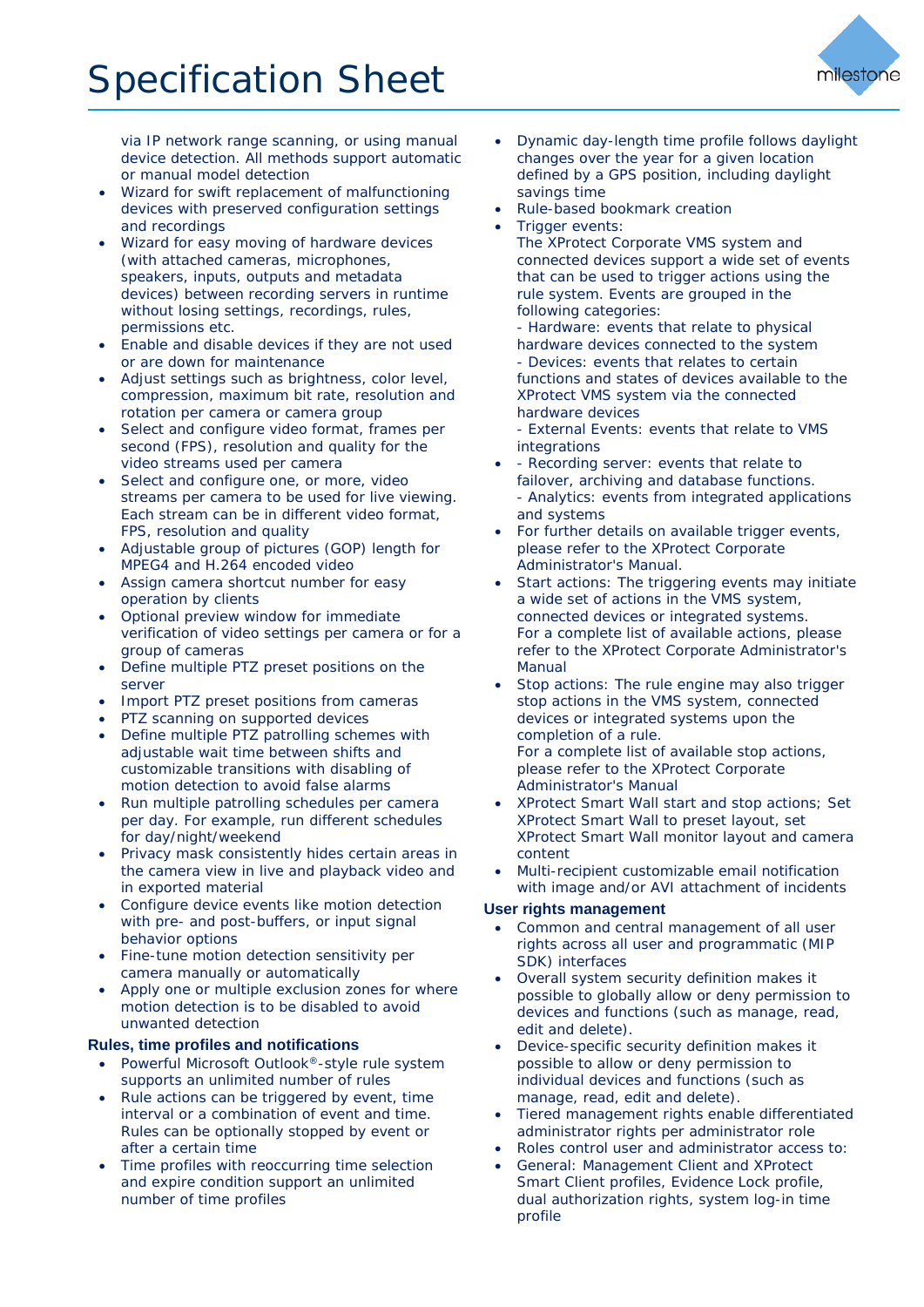# Specification Sheet



- Cameras: visibility, administrate, live view (within time profile), playback (within time profile), search sequences, export, smart search, AUX commands, manual recording, bookmark functions, Evidence Lock functions
- Microphones and speakers: visibility, administrate, listen to live audio (within time profile), playback audio (within time profile), search sequences, export, manual recording, bookmark functions, Evidence Lock functions, speak to speakers
- Inputs and outputs: visibility, administrate, status, activation
- PTZ: manual control, activate PTZ presets, PTZ priority, manage PTZ presets and patrolling, lock/unlock PTZ presets, reserve and release PTZ session
- Remote recordings: retrieve remote recordings
- XProtect Smart Wall: visibility, administrate, control, playback
- External events: visibility, administrate, trigger
- View groups privileges Servers: XProtect® Enterprise server access and authentication details, Milestone Federated Architecture site permissions
- Alarms: visibility of alarms and ability to manage alarms
- MIP: Plug-in permissions
- Application: manager, XProtect Smart Client/XProtect Web Client/Milestone Mobile, live/ playback/setup, status API and service registration API

### **Evidence Lock**

- Management of retention time options
- Overview of locked video sequences

### **Logging**

- Logs of system, audit and rule entries are consolidated from all recording servers and clients
- Each log file has adjustable size and time limitations

### **Management Client profiles**

- Centralized management of Management Client application options enables optimization of the Management Client for different user categories and skill levels
- Ability to tailor the availability of main/sub functions in the Management Client for different user roles

### **XProtect Smart Client profiles**

- Centralized management of XProtect Smart Client application options enables optimization of XProtect Smart Client for different user categories and skill levels
- Ability to enforce or recommend optional XProtect Smart Client application options for a user or group of users, using an unlimited number of XProtect Smart Client profiles
- Define general XProtect Smart Client application options, including (listing not exhaustive): visibility of time, visibility of camera live indicators, default image quality, default frame

rate, keyboard and joystick setup, startup mode and de-interlacing filters

- Access to live mode and the availability of individual control panes and overlay buttons
- Access to playback mode and the availability of individual control panes, overlay buttons and settings for specific functions, such as default export path
- Access to setup mode and the availability of individual control panes and setup functions
- Access to Sequence Explorer, Alarm Manager, System Monitor
- Access to setup mode and the availability of individual control panes and setup functions
	- Definition of available view layouts

### **System administration**

- Built-in backup and restore support for manual system backup of all configuration data, including (listing not exhaustive): system configuration data, maps, alarm settings and definitions and client views
- System monitor with customizable dashboard for task or component specific live monitoring
- Historic performance and usage investigation and reports of; storage usage, network use, server and camera performance
- Customizable Normal, Warning and Critical system monitor and event triggers for; CPU and Memory usage on servers, used space, recording and live FPS on cameras, free space on disks and predicated retention time for storage definitions
- Configuration Reporting enables complete or partial documentation of system configuration. Custom and site-specific free-text information, integrator's notes and logo can be added to the printer-friendly reports
- License administration
- License overview including add-on products, Milestone Care coverage and renewal date
- License owner information, that is synchronized with the software registration page on the Milestone website
- Expanded license information for multi-site installations where both the total used licenses for the common SLC is presented and the license use in the specific system
- License overview that presents the license use of all the individual sites running on the same SLC
- "Changes without activation" function that allow additions and replacements of limited number of devices without requiring license activation

### **Authentication**

- System log-in uses Microsoft Active Directory, local Windows or basic user account
- Use current Windows logon for authentication
- Dual authorization offers an optional additional level of system security, where Management Client users are granted access to the system only when a second user or supervisor has confirmed the log-in with a successful authorization of the second user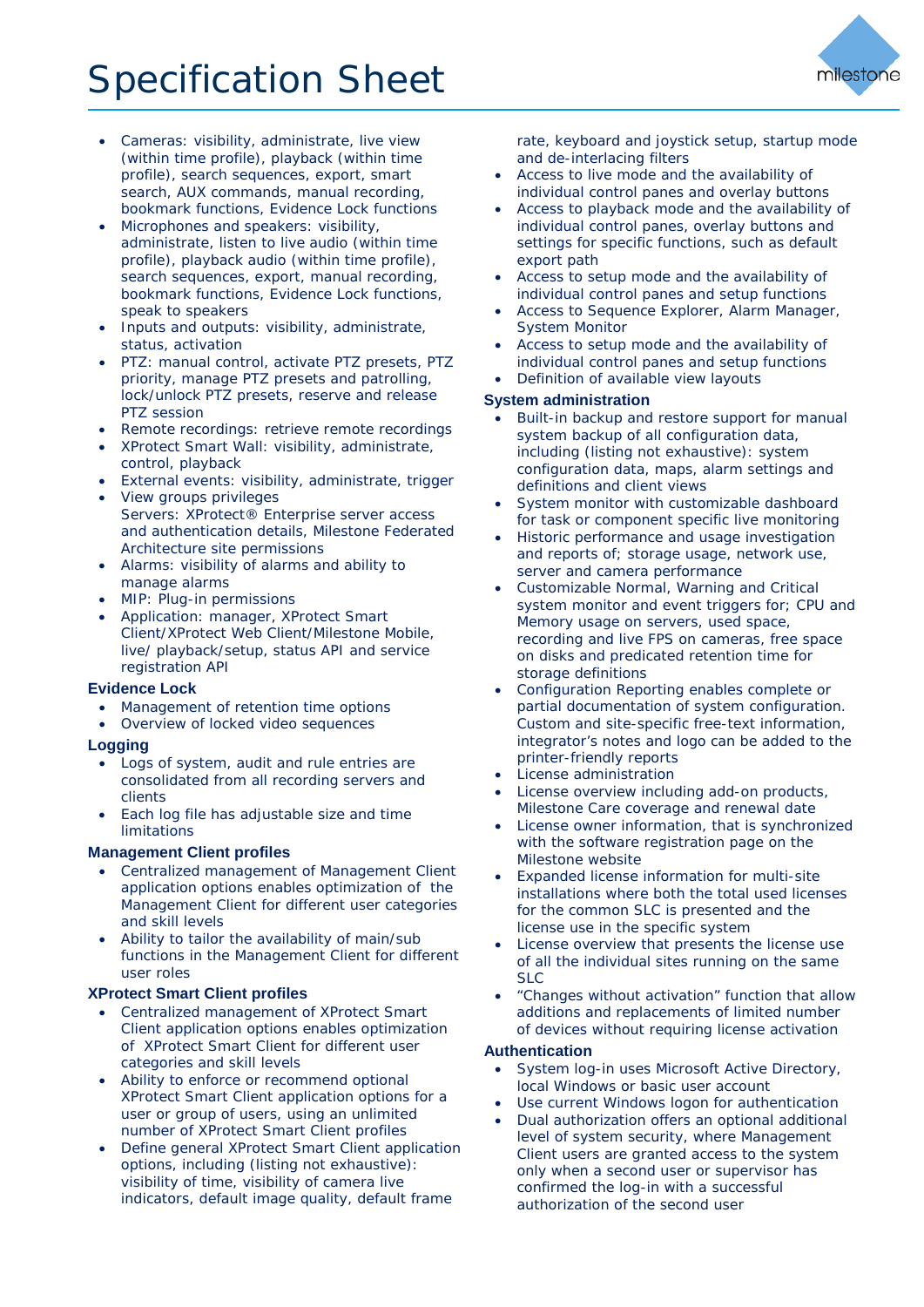

## <span id="page-8-0"></span>**Event Server**

### **Alarm Manager**

- Single-point alarm management of all internal system alarms and external security alarms
- Alarm descriptions and work instructions make alarms actionable for operators
- An alarm location map can be linked to each alarm providing instant situational awareness to the operator dealing with the alarm
- Customizable alarm priorities allow operators to focus on the most critical alarms
- Customizable alarm categories enable logical grouping of alarms dependent on their type and nature
- Customizable alarm statuses enable alignment of the alarm handling workflow with existing workflows and security systems
- Alarm handling result code enables tracking of the outcome of the alarms
- Automatic allocation to alarm owner with escalation and alarm forwarding possibilities
- Time profiles for definition of active alarms
- Possibility to associate one or more cameras to an alarm (maximum 15 cameras can be displayed simultaneously in the alarm preview window)
- A set of alarm handling reports gives valuable information about alarm inflow and alarm handling performance
- Extensive logging of alarms
- Microsoft Clustering support for the event server enables secure and redundant alarm handling

## <span id="page-8-1"></span>**Milestone Mobile server**

- The Milestone Mobile server runs as a dedicated service, allowing it to be installed either on the same server as other system components or on dedicated hardware in more demanding installations
- The Milestone Mobile server can transcode video so streams are robust and can adapt to changing connection bandwidth. The server also optimizes the use of available bandwidth to get the best possible stream quality
- Adjustable transcoding logic enables capping of video resolution and frame rate for video streams provided to XProtect Web Clients and Milestone Mobile clients
- Option to bypass the transcoding logic and send direct streams to XProtect Web Clients
- Installing the Milestone Mobile server plugin in the Management Client will give access to Milestone Mobile server management in order to change settings, read out miscellaneous status information, configure codecs used for exports as well as manage ongoing and completed exports
- Milestone Mobile servers can be installed in parallel, offering redundancy and/or allowing more simultaneous users
- Milestone Mobile servers can be configured through the tray controller to easily adjust or update settings
- Use either a default-generated certificate for HTTPS encrypting the connection to the Milestone Mobile server or provide your own custom certificate
- Video Push configuration is done from the server, so users can download and use Milestone Mobile without having to do any configuration
- Milestone Mobile server supports creating server-side export through XProtect Web Client and Milestone Mobile
- XProtect Web Client, including optional browser plug-ins, is included with the Milestone Mobile server. No additional setup is needed
- Smart Connect enables easy configuration of internet access to the Mobile Server by automatic configuration of firewalls and internet routers via UPnP. Smart Connect also verifies the configuration and operation of the internet connection, and can be used to email connection details to Mobile Client users<sup>[1](#page-8-3)</sup>

## <span id="page-8-2"></span>**XProtect Smart Client**

### **General**

- Dedicated task-oriented tabs for the Sequence Explorer, Alarm Manager and System Monitor, in addition to the traditional Live and Playback tabs
- Application theme support with choice of dark or light themes
- True multi-window support where secondary windows have full functionality and can be operated in independent mode or synchronized mode where they follow the control of the main window
- Shortcuts to select a specific window or specific camera in a window
- Camera search function promptly finds cameras, types of cameras and views in the system with the ability to create temporary views to display all or a subset of cameras matching the search criteria
- Display metadata bounding boxes from supported devices in live views and playback

### **Live view**

- View live video from 1-100 cameras per computer monitor/view
- Multiple computer monitor support provides a main window and any number of either floating windows or full screen views
- Live view digital zoom allows a full view of recordings while the operator can digitally zoom in to see details

-

<span id="page-8-3"></span><sup>&</sup>lt;sup>1</sup> Use of Smart Connect require Milestone Care Plus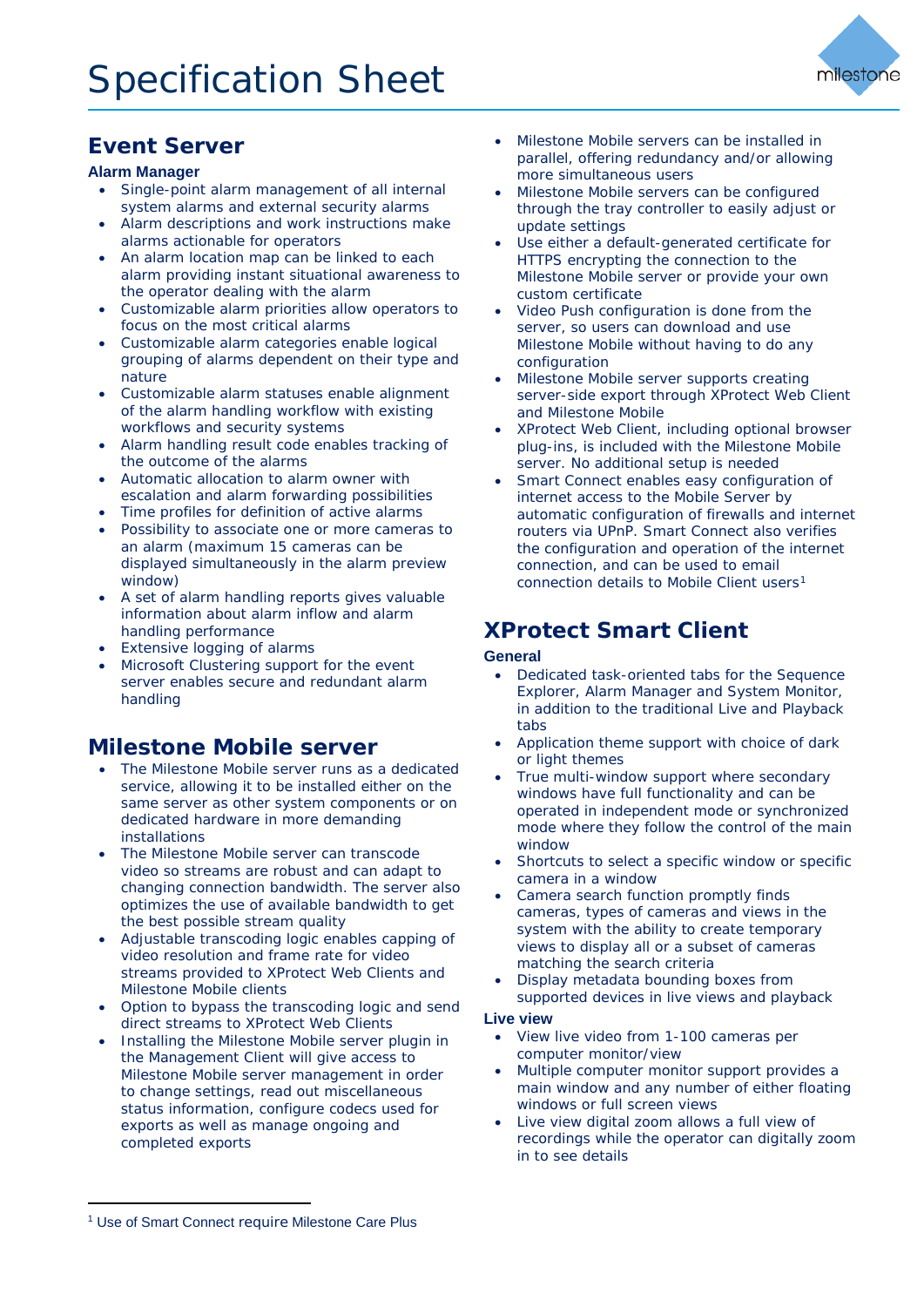# Specification Sheet



- Supports multiple view layouts optimized for 4:3 and 16:9 display settings in both landscape and portrait
- Independent playback capability allows for instant playback of recorded video for one or more cameras, while in live mode
- Centralized storage of shared and private camera views, enables coherent access to views across the system
- Possibility to instantly re-arrange cameras in views for optimized monitoring of incidents, with single click restore of original view
- Seamless access to cameras in interconnected and federated systems
- Instant camera placement in live view allows for instant replacement of cameras in a view, where new cameras can be placed in a particular view and positioned through a simple drag-and drop operation
- Update on "motion only" optimizes CPU use by allowing motion detection to control whether or not the image should be decoded and displayed
- Global hotspot function allows users to work in detail with any camera selected from any view
- Local hotspot function allows users to work in detail with a camera selected from the same view
- Carousel function allows a specific view item to rotate between pre-defined cameras that are not necessarily present in the view at the same time. Operators can select default or custom display times for each camera, and they are able to manually switch to the next or previous camera in the carousel list
- Matrix function shows live video from multiple cameras in any view layout with customizable rotation paths, remotely controlled by computers sending matrix remote commands
- Import static or active HTML maps for fast navigation to cameras and to provide a good overview of premises
- Hide HTML page toolbar in HTML page views
- Activate matrix via graphical maps of premises using JavaScript or integrate with centralized access control systems
- The operator can assign outputs, PTZ presets and views as actions to joystick buttons and as keyboard shortcuts.
- Two-way audio support enables XProtect Smart Client to record and play live audio from camera-connected microphones and outgoing audio from the operator's microphone to one or multiple camera speakers
- Adaptive de-interlacing option secures high video quality, based on the actual video content received. XProtect Smart Client can optionally apply a filter to areas of the image where jagged edges would otherwise show up
- Operators may start/stop manual recording on individual cameras, where the recording status is propagated to all XProtect Smart Client users active in the system

### **PTZ**

Control PTZ cameras by using;

- PTZ preset positions
- PTZ point-and-click control
- Overlay buttons
- PTZ zoom to a defined rectangle
- Video overlaid PTZ control
- Virtual joystick function
- **Joystick**
- Manage PTZ presets and patrolling profiles
- Start, stop and pause patrolling
- View who have PTZ control and time to automatic release
- Lock PTZ control
- Take manual control of a PTZ camera that is running a patrolling scheme. After a timeout with no activity, the camera reverts to its scheduled patrolling scheme.
- 360° ImmerVision Enables® Panomorph lens technology

### **I/O and events**

- Overlay buttons provide intuitive control of cameras, camera-integrated devices and other integrated systems directly from the camera view
- Manually trigger output port relay operation, for example when controlling gates
- Manually trigger events by activating a serverdefined event from a list

### **Bookmarking**

- Manually define quick or detailed bookmarks with the bookmark function
- Create bookmarks based on rules
- Bookmarks are shown in timeline with instant preview
- Listing and previewing of bookmarks in recording search
- Bookmark reports enable effortless incident documentation
- Direct video export of a bookmark reduces the time needed to prepare forensic video material

### **Playback**

- Playback video from 1-100 cameras per computer monitor/view
- Advanced video navigation includes fast/slow playback, jump to date/time, single step and video motion search
- Integrated video timeline with time navigation and playback controls, including an integrated function to select a time interval for export, Evidence Lock or video retrieval from Edge Storage devices and interconnected systems
- Toggle between simple and advanced timeline mode
- Overview of recorded sequences and bookmarks
- Independent playback capability allows the independent playback of recorded video from one or more cameras
- Instant camera placement in playback view allows users to instantly replace cameras in a view, where a new camera can be placed in a particular view and position with a simple dragand drop operation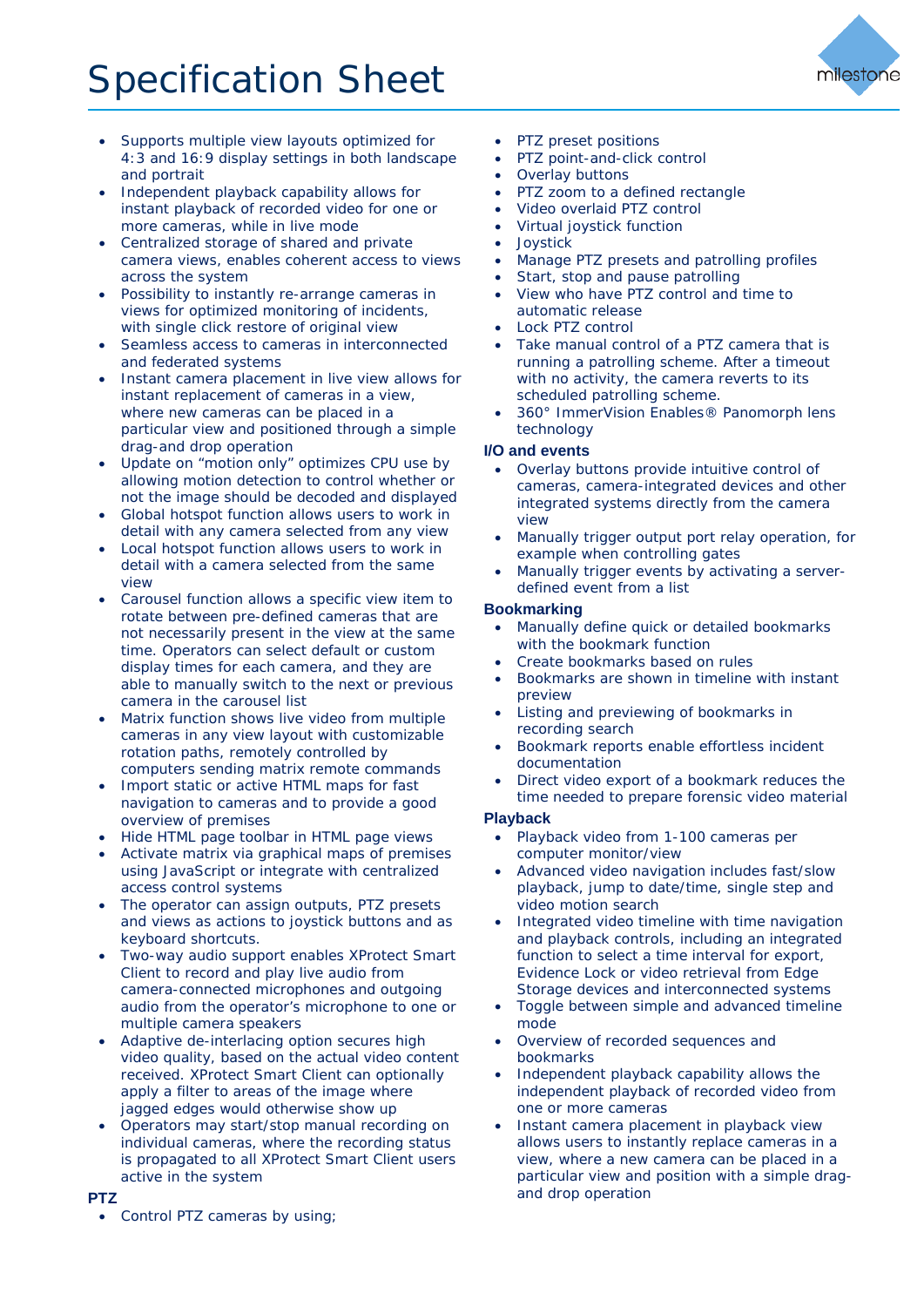

• Digital zoom allows the operator to see magnified details in the recorded video

### **Export and print**

- The snapshot function enables operators to produce instant visual documentation of a camera by saving the camera image to a file, or sending it directly to a printer
- The storyboarding function makes it possible to include video sequences from different or overlapping time intervals form different cameras in the one and the same export
- Export in XProtect format; including the standalone XProtect Smart Client - Player application for instant and easy viewing by authorities
- Export preview with looped playback
- Encryption and password protection of exported video material with a choice of following strong encryption algorithms: 56-bit DES 128, 192 and 256-bit AES
- Secure video evidence handling with a digital signature of exported video material that enables users to verify the video has not been modified or tampered with when viewing the export in the XProtect Smart Client – Player
- Create evidence material in media player format (AVI files), MKV format, or still image format (JPEG images)
- Disable re-export option to prevent undesirable distribution of sensitive evidence material
- Bulk camera export in multiple formats to multiple destinations, including direct export to optical media, results in more efficient video exports and more secure handling of evidence material
- Export comment function enables users to add general and/or camera-specific comments to a video export when exporting to XProtect format.
- In media player format comments can be added as pre/post slides
- Print incident reports including image, surveillance details and free-text user comments

### **Sequence Explorer**

- Dedicated tab for the Sequence Explorer
- Search options are: recording sequences (with support for time slicing), bookmarks and Smart Search
- Smooth navigation with sliding preview and "drag-and-throw" function for video thumbnails
- Preview of selected sequence with auto play and direct export support

### **Evidence Lock**

- Allows manual extension of video retention time for a selected set of cameras in a given time interval, where the operator selects an extended retention time from a pre-defined set of retention time options.
- Evidence Lock overrides defined retention and grooming policies
- Headline and details information can be added to locked video sequences in order to enhance the manageability
- Search, filter and listing functions provide an overview of locked video and allows XProtect Smart Client users to manage locked evidence, including editing comments, modifying the extended retention time and removing the Evidence Lock.
- Locked video can be exported though a single step operation

### **Map function**

- Built-in map function in XProtect Smart Client provides intuitive overview of the system and offers integrated access to all system components
- Map images can be in standard graphic file formats including JPG, GIF, PNG and TIF
- Any number of layered maps such as city, street, building and room
- Instant camera preview on "mouse over" and one-click shows all cameras on map
- One-click function to open floating window with all cameras (maximum 25 cameras) on the map
- Depiction of camera view zones on map with clickable PTZ zones for instant PTZ control
- Easy drag-and-drop and point-and-click definition of: cameras, servers, microphones, speakers, I/O devices, hot-zones for map hierarchies, camera view zones and PTZ camera presets position view zones
- Integrated control of speakers, microphones, and events and output I/O control, including: doors, gates, light and access control systems
- Real-time status monitoring indication from all system components including cameras, I/O devices and system servers
- Graphical visualization of the system status through color coding
- Hierarchical propagation of status indications to higher ordered maps
- Different levels of status indications available (alarm, warning and errors)
- System performance data for cameras and servers including camera resolution, FPS, network use and disk space
- Ability to suppress status indications (such as error and warning) for a given device
- Possibility to edit device names in a map and assign map-specific names and references to devices in a map
- Map editing subject to user rights

### **Camera Navigator**

- Provides consistent and comprehensive visual verification, ensuring easier tracking of moving objects in geographically complex environments
- Automatically displays thumbnail views of nearby cameras
- Add-on to the map application with no special configuration needed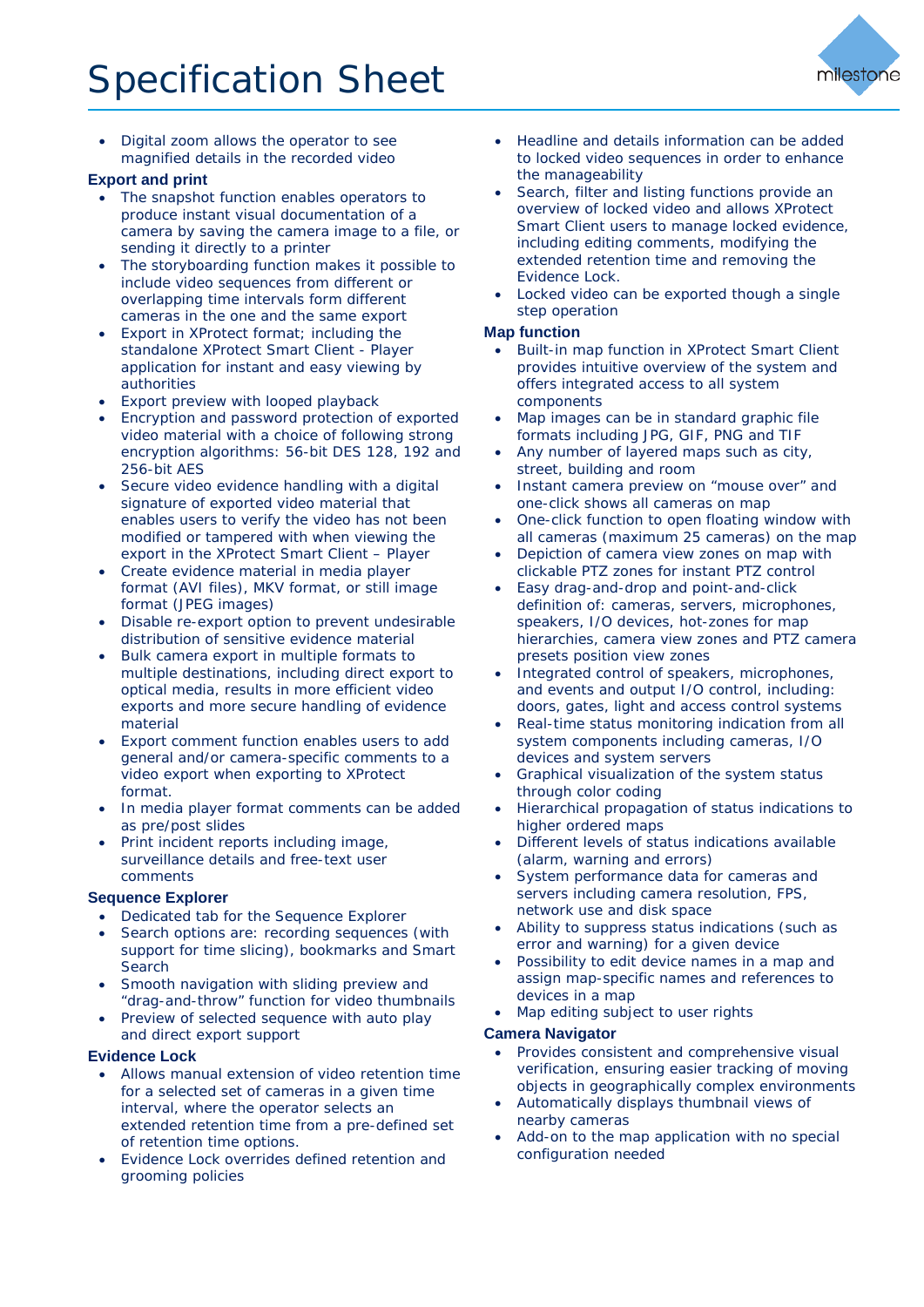

### **Alarm Manager**

- Dedicated dockable tab for the Alarm Manager
- Alarm list with extensive filtering capabilities and an alarm preview in both live and playback
- mode Extensive alarm sort and filtering functions
- allow operators to focus on most critical alarms Instant preview of primary and related cameras
- helps reduce the number of false alarms Tight integration with the map function allows
- operators to indicate and acknowledge active alarms in the map
- Alarm descriptions and work instructions make alarms actionable for operators
- Alarm escalation and alarm forwarding possibilities allow operators with appropriate skills to handle different alarms
- Alarm reports enable incident documentation
- Alarm location map presents the alarm operator with a map showing the alarm area when an alarm is selected
- Alarm notification to a single or a groups of Milestone Mobile client users using Push **Notifications**
- Optional sound notifications for different alarm priorities for notification of new incoming alarm
- Alarm disabling option enables users to suppress alarms from a given device in a certain time period
- Instant access to both live and recorded video from the cameras that are related to the alarm
- Alarm handling reports give valuable information about alarm inflow and alarm handling performance
- Common alarm list for all interconnected sites
- Global common alarm list for all sites in a Milestone Federated Architecture

### **System Monitor**

- Dedicated dockable tab with system performance and use information
- Dashboard for task or component specific live monitoring
- Historic performance and usage investigation and reports of; storage usage, network use, server and camera performance

### **Setup and management**

- Download and install XProtect Smart Client from a web page on the management server
- Notification about new updates at log-in
- Application options allow users to adapt the layout and personalize the application to their particular preferences

### **Authentication**

- System log-in uses Microsoft Active Directory, local Windows or a basic user account
- Use current Windows logon for authentication
- Auto-log-in and auto-restore views
- Dual authorization offers an optional additional level of system security, where XProtect Smart Client users are granted access to the system only when a second user or supervisor has confirmed the log-in with a successful authorization of the second user

### **System**

- Support for IPv4 and IPv6 addressing
- 64-bit Windows® operating system support enables better performance when viewing and operating many cameras
- Support for multicast streams
- Support for hardware accelerated decoding using Intel Quick Sync video

## <span id="page-11-0"></span>**XProtect Smart Client - Player**

- Play back recorded or archived video and audio evidence, including edited storyboard exports
- Same user-friendly interface and most functions as XProtect Smart Client
- Offers a simplified user interface with the possibility option to toggle between "Simple" and "Advanced" modes
- Instant one-click playback for easy viewing of exported video evidence
- Advanced second-level investigation tools make it easy to refine exported video and re-export the most essential evidence
- Metadata bounding boxes included in exports are displayed time synchronized in XProtect Smart Client – Player
- The project tool allows users to merge video exports or archives from two different locations or XProtect systems together into one new export
- View up to 100 cameras time-synched during playback
- Camera search function promptly finds cameras, types of cameras and camera views in the system
- Scrollable activity timeline with magnifying feature
- Instant search on recordings based on date/time and activity/alarm (video motion detection)
- Evidence can be generated as a printed report, a JPEG image, an AVI or MKV film or in XProtect format
- Export audio recordings in WAV, MKV or AVI format
- Exported video can be digitally zoomed to view an area of interest and minimize export footprint size
- Re-export evidence containing XProtect format and XProtect Smart Client - Player for instant, easy viewing by authorities
- Verification of digital signatures added in the recording server, or as a part of the export, enables users to verify that the video has not been modified or tampered with
- Encryption and password protection of exported video material with a choice of the following strong encryption algorithms: 56-bit DES 128, 192 and 256-bit AES
- Secure video evidence handling with a digital signature of re-exported video material enables users to verify that the video has not been modified or tampered with when viewing the export in XProtect Smart Client – Player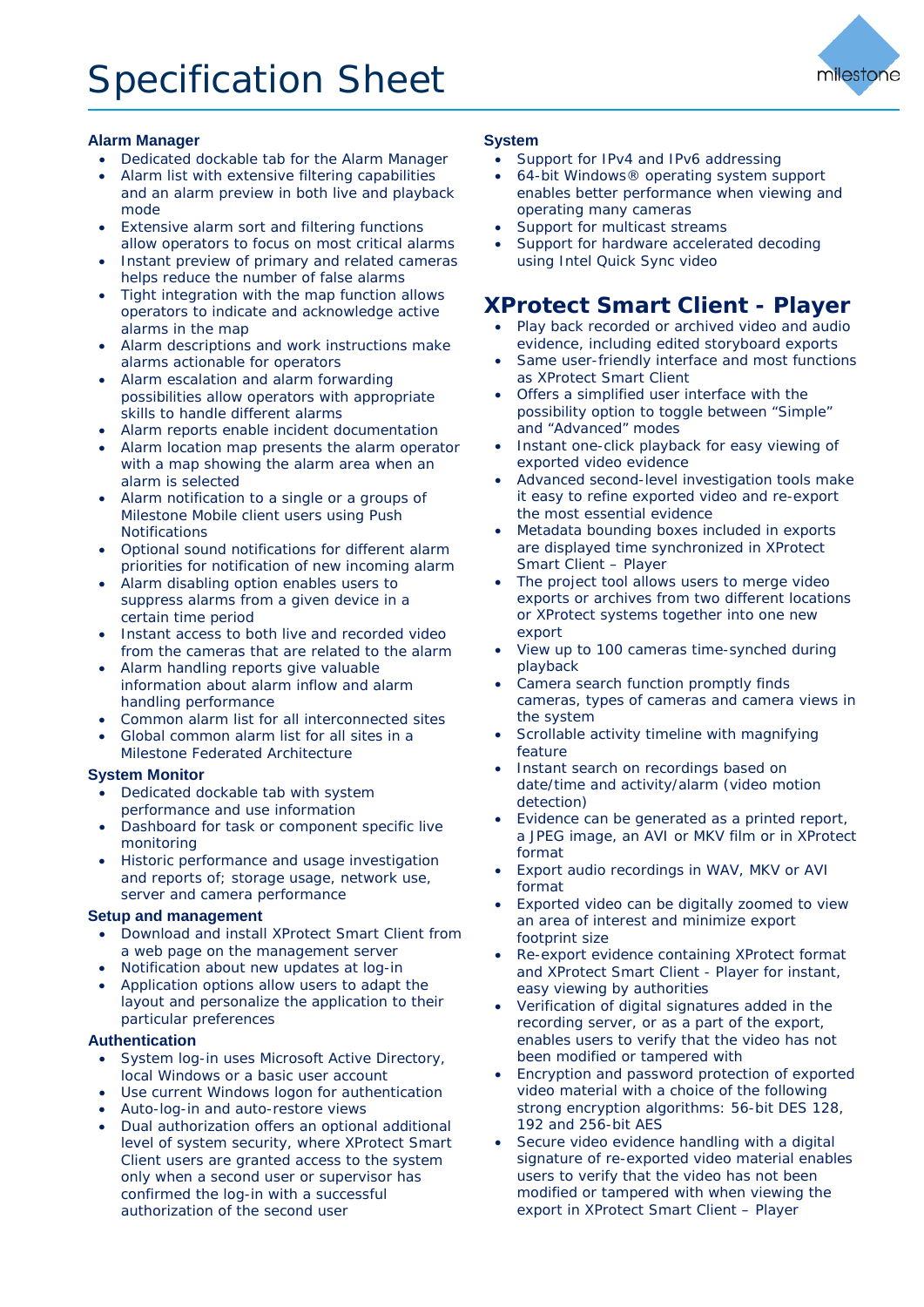

- View, modify or add general and/or cameraspecific comments for a given video export
- De-interlacing of video from analog cameras • 360° ImmerVision Enables® panomorph lens technology

## <span id="page-12-0"></span>**XProtect Web Client**

- Access XProtect views through the browser and avoid advanced setup
- Shared views can be managed centrally via the server with administrator/user rights and user groups
- Camera search function promptly finds cameras, types of cameras and camera views in the system
- Easy multi camera video playback including fast/slow playback, single frame step and jump to date/time with frame preview while adjusting time
- Investigation function with ability to save exports for later usage or download
- Option for client-side video decoding via browser plug-ins (please refer to [http://www.milestonesys.com/Product-System-](http://www.milestonesys.com/Product-System-Requirements/)[Requirements/](http://www.milestonesys.com/Product-System-Requirements/) for details on supported browsers)
- Control PTZ cameras remotely, including preset positions
- Dynamic bandwidth optimization when streaming from server to client gives better use of bandwidth
- Create AVI files or save JPEG images
- Export on the server to avoid moving large video files back and forth. Only download needed files or save them for downloading when on a faster connection
- Preview exports on the server without downloading them
- Trigger outputs and events with live view of related camera
- System log-in using XProtect user name and password
- System log-in using Microsoft Active Directory user
- Secure connection through HTTPS
- No installation needed on client computer

## <span id="page-12-1"></span>**Milestone Mobile**

-

- Supports any mobile device running Android® 2.2, iOS5, and Windows® Phone 8, or newer versions
- Add log-in credentials for multiple servers in Milestone Mobile to easily switch between sites or different connection addresses
- Views are inherited from the connected XProtect VMS system. The client automatically obtains the user's private and shared views from the system to be used as camera lists in Milestone Mobile
- Camera search function promptly finds cameras, types of cameras and camera views in the system
- Cameras can be viewed in full screen to take better advantage of the device's screen. It is also possible to search through cameras in a view while in full screen by swiping left or right
- Digital pinch-to-zoom enables users to zoom in on a part of the image for closer review and conduct detailed investigation of video when using megapixel or high-definition cameras
- Play back recordings from the database and select a specific time or recorded sequence to start playback, step through recordings and select a playback speed.
- View recordings from the database while keeping an eye on what is currently happening. The client displays a live picture-in-picture frame of the same camera when in playback mode. The picture-in-picture can be moved by dragging and double-tapping will return to live view
- Control PTZ cameras with Milestone Mobile either manually or by selecting predefined presets for quick navigation
- Video Push allows users to use their mobile devices' cameras as cameras in the XProtect VMS. Easy to use and requires no setup in the mobile device
- Option to include location metadata in Video Push
- Trigger outputs and events: Mobile devices can trigger outputs connected to the XProtect VMS, or user-defined events to have greater control while on the go
- Connect securely to the Milestone Mobile server using HTTPS encryption
- Export on the server to avoid moving large video files back and forth. Only download needed files or save them for downloading when on a faster connection
- Receive alarm notifications using Push Notifications, notifications include access to video, alarm information and instructions [2](#page-12-2)
- Smart Connect with automatic Mobile Server discovery on LAN using UPnP, and easy connection via WAN to known Mobile servers without having to keep track of actual server addresses
- Investigation function to access investigations done in the Web client

<sup>•</sup> A view with all cameras is automatically generated, allowing Milestone Mobile to be used when no views are set up. It also provides a quick way of searching through cameras

<span id="page-12-2"></span><sup>2</sup> Use of Push Notifications require Milestone Care Plus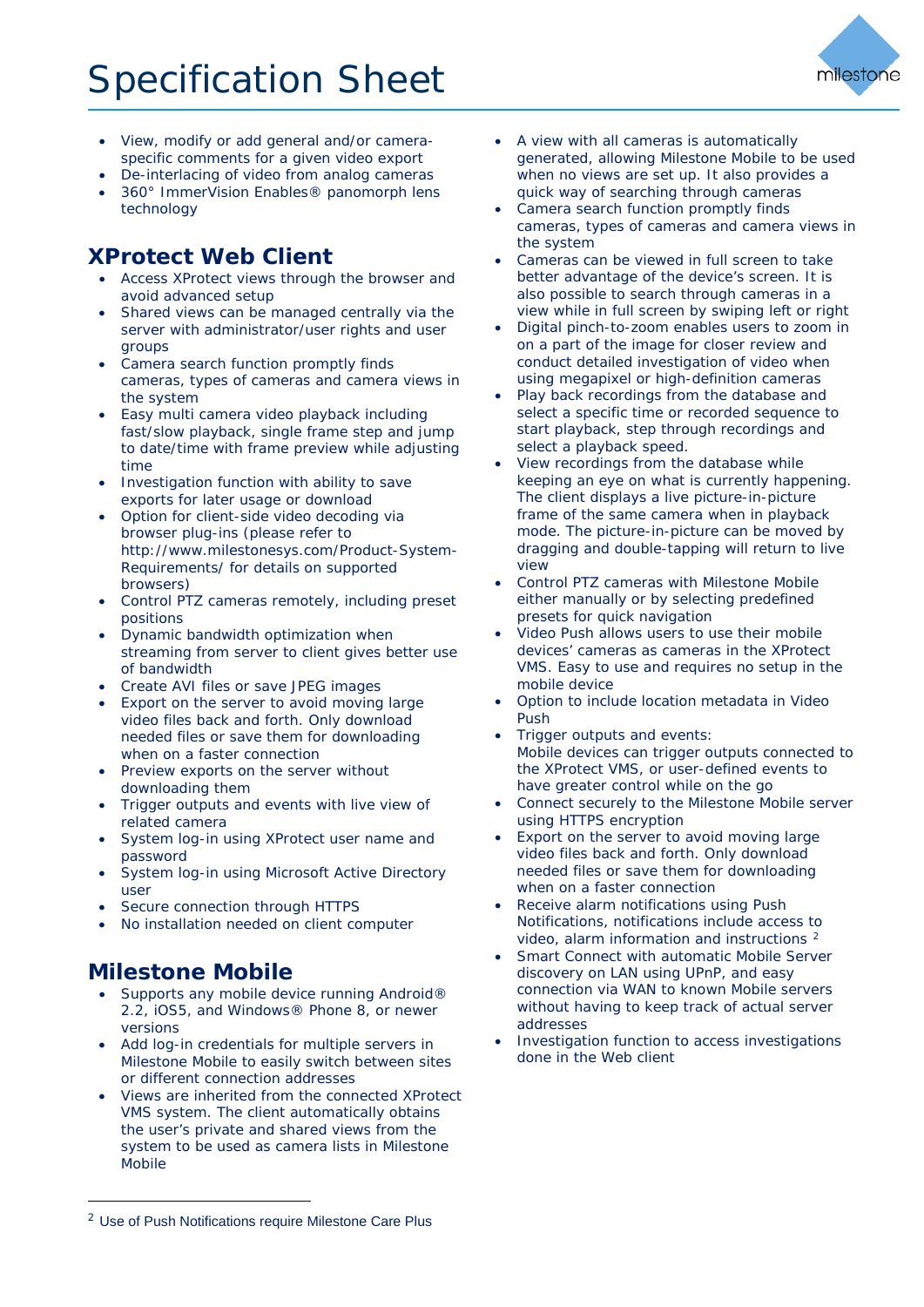

## <span id="page-13-0"></span>**XProtect Smart Wall**

### **System**

- Hardware independent, it runs on standard servers and displays. No special video wall hardware or network configurations required
- Flexible and scalable, it supports multiple XProtect Smart Walls with an unlimited number and combination of monitors at any location

### **Management**

- Management of XProtect Smart Wall is fully integrated with the Management Client
- Intuitive XProtect Smart Wall builder enables easy definition of any number of XProtect Smart Walls, including the size and position of individual monitors
- XProtect Smart Wall presets provide powerful control of the layout (camera grid) and camera content
- All user actions are subject to the assignment of user rights

### **Control**

• Dynamic user control of XProtect Smart Wall layout and content through manual drag-anddrop of items from XProtect Smart Client – including; views, cameras, hotspots, carousels, maps, still images, http pages, alarms, texts,

bookmarks (bookmark image or looped bookmark playback), system monitor

- Automatic event-driven control of XProtect Smart Wall layout and content based on rules, such as motion detection, I/O, integrated thirdparty applications, time, or video analytics events
- Layout control enables instant insertion of a camera in a specific monitor and position, changes of XProtect Smart Wall monitor layout, setting of all (or some) of the monitors in XProtect Smart Wall to a predefined layout and set of camera feeds
- Intuitive integration with the map function enables users to easily drag-and-drop cameras into XProtect Smart Wall from the map
- Supports seamless manual or rule-based display of any camera in a distributed setup based on Milestone Federated Architecture or Milestone Interconnect
- Interactive and remote controlled playback of recordings on the XProtect Smart Wall

### **View**

• Individual XProtect Smart Client users can view XProtect Smart Wall views as a part of the available view selection, which enables XProtect Smart Wall to be used as an operator collaboration tool